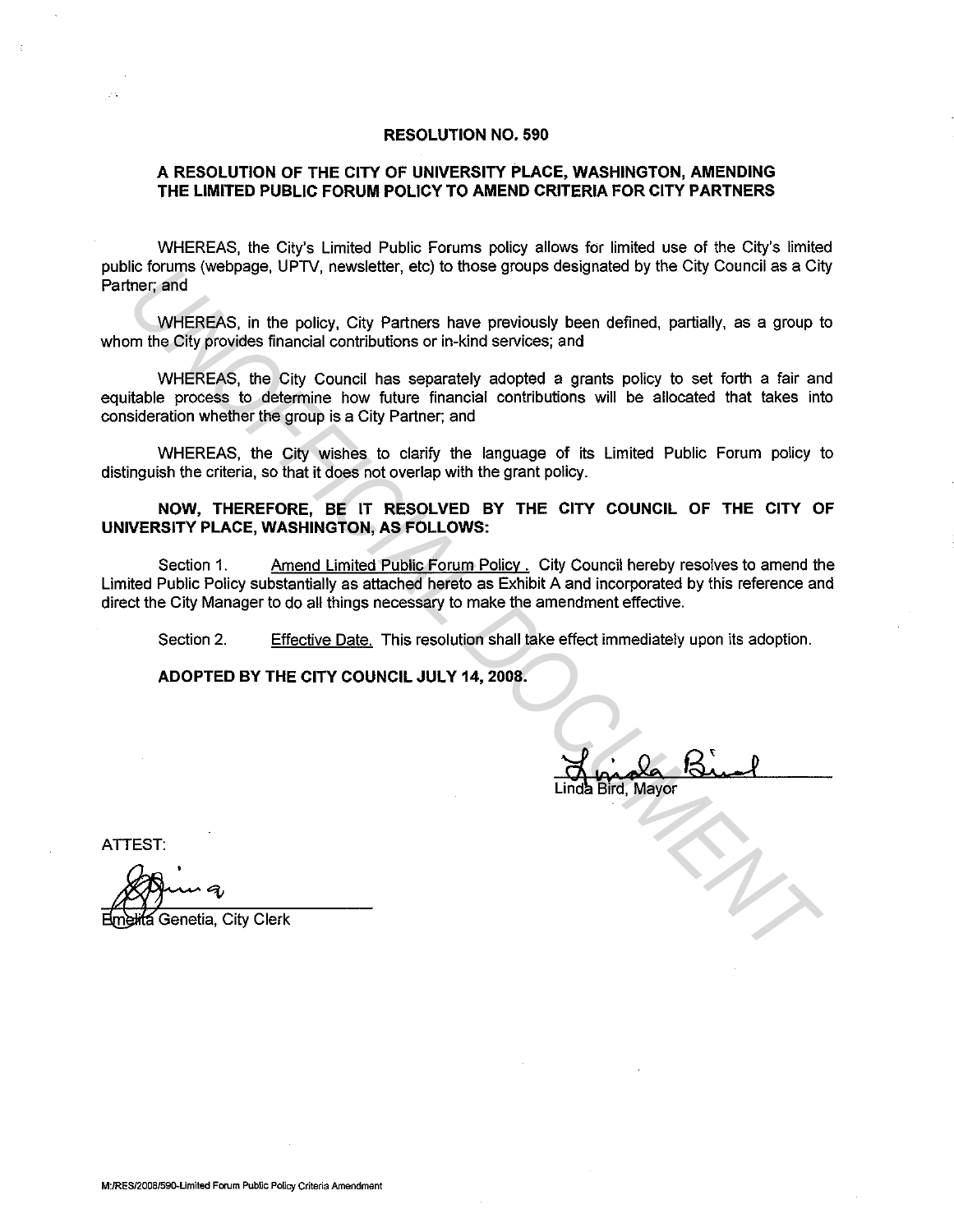# **EXHIBIT A**

# **City of University Place Policies & Procedures Section: 05.06 Limited Public Forums**

### 1.PURPOSE

This document establishes policies and procedures for use of public media and facilities that may include. but is not limited to the City Business Directory. City Newsletter, City Web Page, Web Page Links, Web Page Events Calendar, Adopt a Street/Park Program, City Hall Bulletin Board, UPTV (television), and Public Display Areas. It is the City's intent to use these types of media and public facilities to better inform the community on City issues and topics of interest to the community. It is also the City's intent to clarify the allowed levels of usage of these media and facilities for groups as the City deems necessary with categories such as: Official City and City Appointed Organizations, Other Governments Serving University Place, City Partners, General Community Groups, and For Profit-Business Associations. The City reserves the right to establish further guidelines, policies and procedures at its discretion and reserves the right to amend this policy at any time. **Crity of Our Merissity Prace Policies as Procedures**<br> **Section:** 0.5.06 Limited Public Formulas for use of public madia and facilities that<br>
This document establishes policies and procedures for use of public madia and fa

#### 2. DEFINITIONS

Public Forum: In the Ninth Circuit, traditional public forums are described as those places "which by long tradition or by government fiat have been devoted to assembly and debate." In the Ninth Circuit this category includes public streets and parks.

Designated Public Forum: A designated Public Forum exists where "the government intentionally opens up a nontraditional forum for public discourse."

Limited Public Forum: Sub-category of a designated public forum that "refers to a type of non-public forum that the government has intentionally opened up to certain groups or to **certain topics. It is permissible for governments to impose restrictions that are viewpoint**  neutral and reasonable in light of the purpose served by the forum.

Official City & City Appointed Organizations: City departments, City Commissions, City **Committees, etc.** 

Other Governments or Intergovernmental Entities Serving University Place: Examples of such include the Rainier Communications Commission, other Cities and Counties, LESA, schools, the Fire District, and Metro Parks.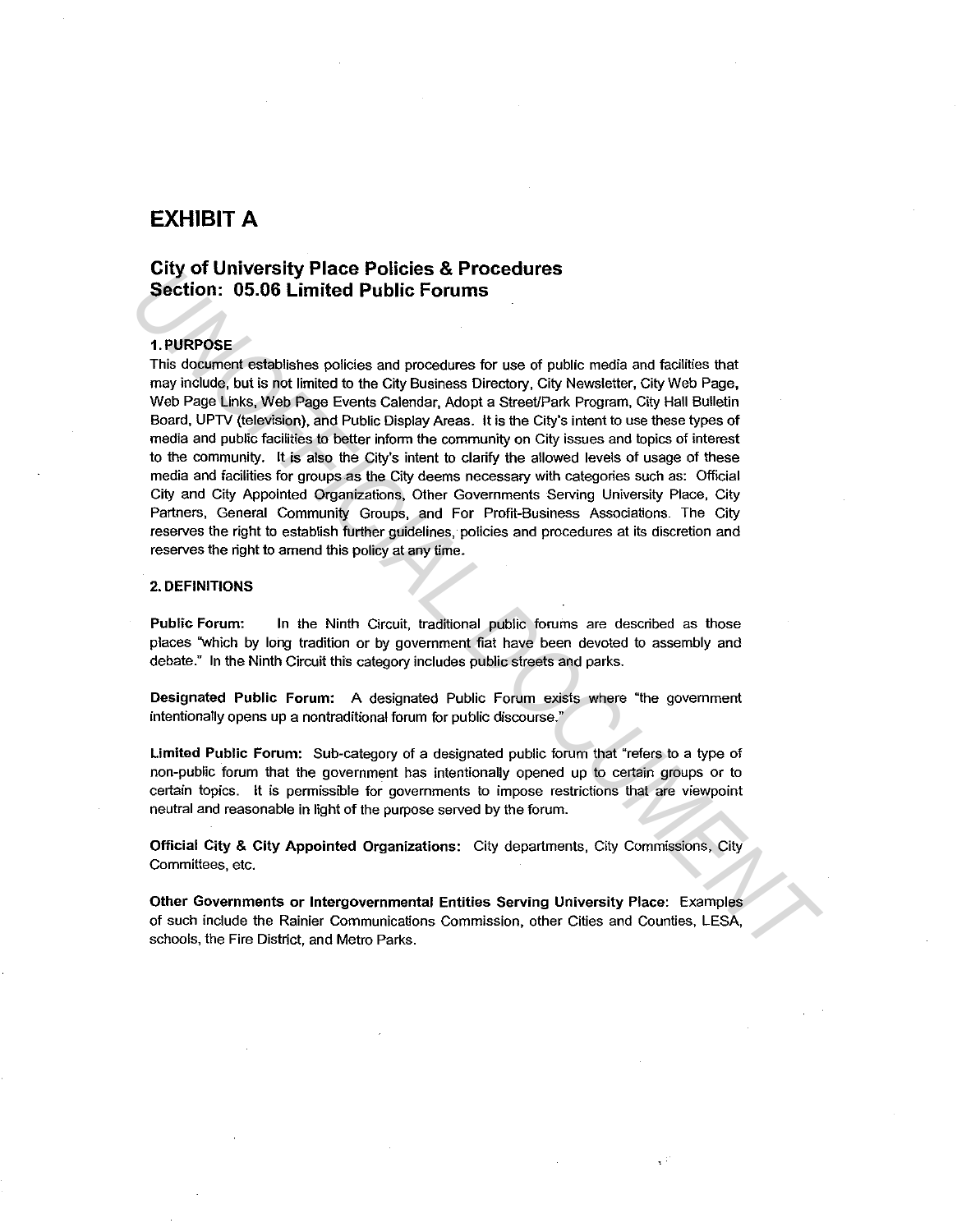City Partners: Organized groups working in University Place that are specifically recognized by the City Council as a city partner. To be recognized as a city partner, a group must meet one or more of the following criteria: -(1) to whom the City provides financial contributions or in-kind-services; (12) a group with whom the City has a formal contractto provide public services in the City; (23) a group's role in fulfilling a Council recognized special community need; (34) and groups that volunteer to maintain or improve public facilities. The City Council will recognizes the following groups of City Partners by separate resolution. : the University Place Chamber of Commerce; Audubon Society, University Place Festival Association, Curran Gere Orchard Resource Enthusiasts, Adrianna Hess Wetland Trust, Friends of Homestead Park/Rhododendron-Society, TACID, and UP for Art.

General Community Groups: Community groups that do not have a contractual relationship or formal agreement with the City but who serve the community in support of the City's vision and goals. Examples include Masons, Churches, Kiwanis, Rotary, Character Council, and Political Groups.

Business Association Groups: For-profit Businesses Organizations or Associations with members of twenty or more. Examples include the Chamber of Commerce.

City: City of University Place, Washington.

### **3. POLICIES**

 $\sim$  7

The City Manager and City Council have designated limited public forums and levels of allowed usage by certain groups as shown in Exhibit A.

City partners are those groups that are officially recognized by the City Council as being in a partnership relationship with the City on one or more projects. To become a City Partner a group must seek formal recognition from the City Council. Whether or not a group will continue to be identified as a City Partner shall be reviewed by the City Council at least once each calendar year.

To be recognized as a City partner, a group must meet at least one of the following four criteria:

(1) Groups to which the City of University Place contributes money or in kind services are easily definable. They include groups like the Tacoma Art Museum, TACID, the Daffodil Festival, the Duck Parade, and the University Place Festival Association. The City contributes financially to these groups because they help fulfill a City Council goal. Presumptively these groups help fulfill an appropriate public function, e.g., community promotion, encouraging the arts and assisting persons with disabilities, such that an engoing City group relationship is warranted.

(12) The second category is gGroups that have a written contract with the City to provide public services in the City. Two examples of these are the UP Festival Association and the Audubon Society. Again, pPresumptively there is a legitimate public interest in the services provided by these groups. This interest is personified in the written contracts. That should be sufficient to justify a partnership arrangement at least on the contract issues.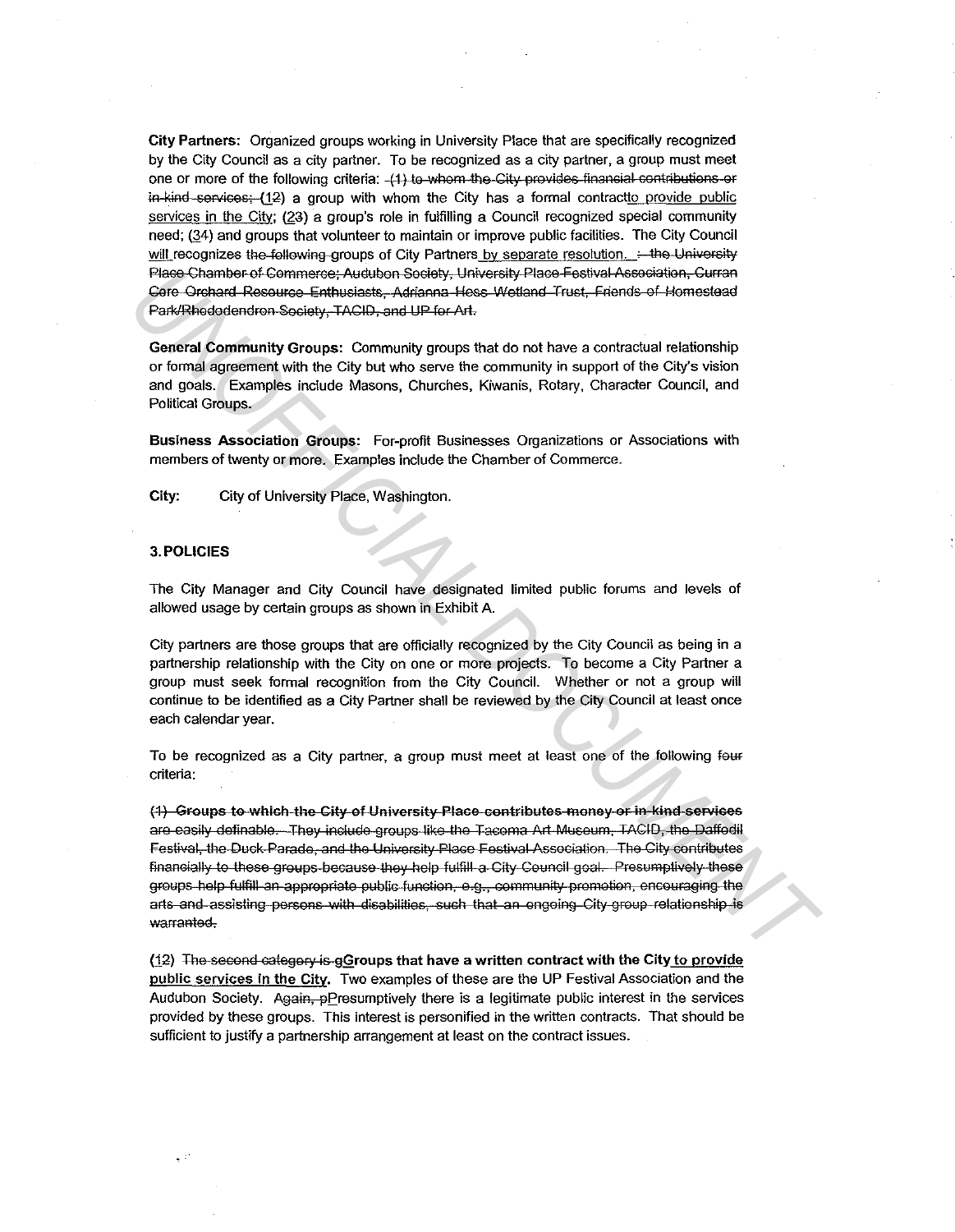(23) Groups that maintain or improve public facilities. These-include the Curran Core Orchard Resource Enthusiasts and the Friends of Homestead Park/Rhododendron Society. Preliminarily, a distinction must be made between groups that Adopt a Park and groups that improve public facilities. We permit political parties to Adopt a Street/Adopt a Park. It would be inappropriate under State Law to have a political party as a City Partner. Groups that work with the City over a protracted period of time to improve a public facility, however, can more appropriately be considered a partner. The terms of the partnership, however, are limited to the scope of the improvements made in the City's public facilities. The City is tree to control the extent of these partnerships because we own the facilities that are being improved.

(34) City Council recognized gGroups that fulfill a special community need, This is a much more loosely defined category. A direct City contribution is not always made. Two candidate groups for this category include the Historical Society and UP for Arts. The Historical Society serves a useful government purpose by reminding citizens and visitors of the history of the area. This can promote tourism and economic development. UP for Arts may contribute art to public facilities. UP for Arts may also enter into a contractual relationship with the City. the score of the improvements made in the City's public facilities. The City is free to control<br>the extent of these partnerships becaus we own the fiscilities that are being improved.<br>
(g4) CHY-Counsel-recognized-gGroups t

Web Page/Links/Community Calendar: The City of University Place assumes no responsibility for the accuracy of any information contained on any web site to which the City's web-site provides a link. Links to other web pages are provided for convenience only. A link from the City's web-site to another site does not constitute endorsement by the City. An appropriate disclaimer shall be posted on the City's web page.